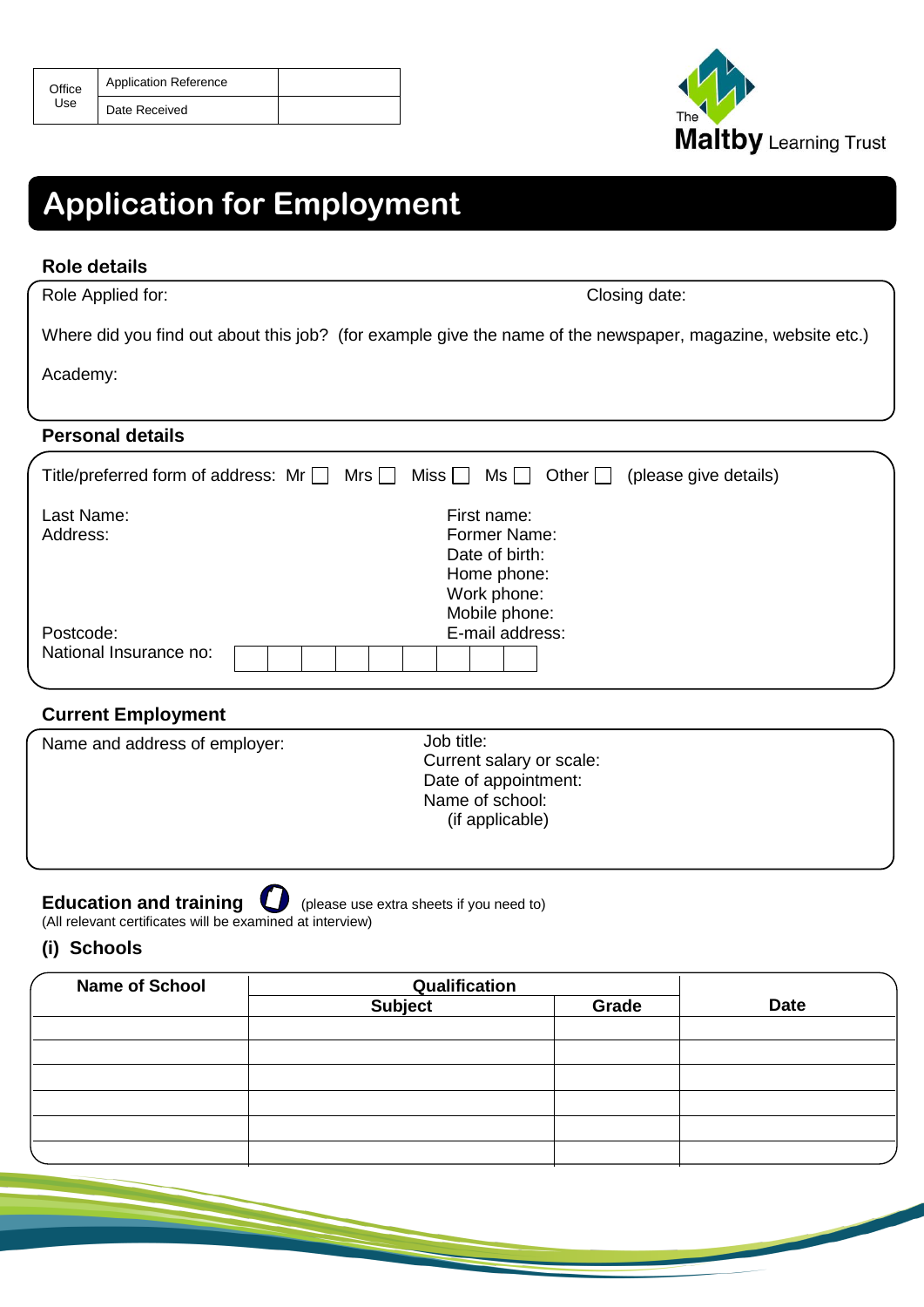### (ii) **Further/Higher Education** (indicate if Full or Part time)

| Name of college/              | Qualification  |                                                                  |                  |
|-------------------------------|----------------|------------------------------------------------------------------|------------------|
| university / awarding<br>body | <b>Subject</b> | Degree / Certificate<br>(if degree state Hons,<br>Class or pass) | Date of<br>award |
|                               |                |                                                                  |                  |
|                               |                |                                                                  |                  |
|                               |                |                                                                  |                  |
|                               |                |                                                                  |                  |
|                               |                |                                                                  |                  |
|                               |                |                                                                  |                  |
|                               |                |                                                                  |                  |

#### **(iii) For Teaching Posts only**

- (i) GTC Registration:
- (ii) DfES Reference Number:
- (iii) Date of Award of QTS:
- (iv) Date of completion of statutory induction (Newly Qualified Teachers) or number of terms completed:

#### **(iv) Membership of Professional and Technical organisations** (if this applies)

| Organisation | Type of registration | Registration No. | Renewal Date<br>(if applicable) |
|--------------|----------------------|------------------|---------------------------------|
|              |                      |                  |                                 |
|              |                      |                  |                                 |
|              |                      |                  |                                 |
|              |                      |                  |                                 |
|              |                      |                  |                                 |
|              |                      |                  |                                 |
|              |                      |                  |                                 |

### **(v) Relevant Professional Development** e.g. Courses, Programmes (other than those identified above)

| Title | Length and date of course | Qualification (if appropriate) |
|-------|---------------------------|--------------------------------|
|       |                           |                                |
|       |                           |                                |
|       |                           |                                |
|       |                           |                                |
|       |                           |                                |
|       |                           |                                |
|       |                           |                                |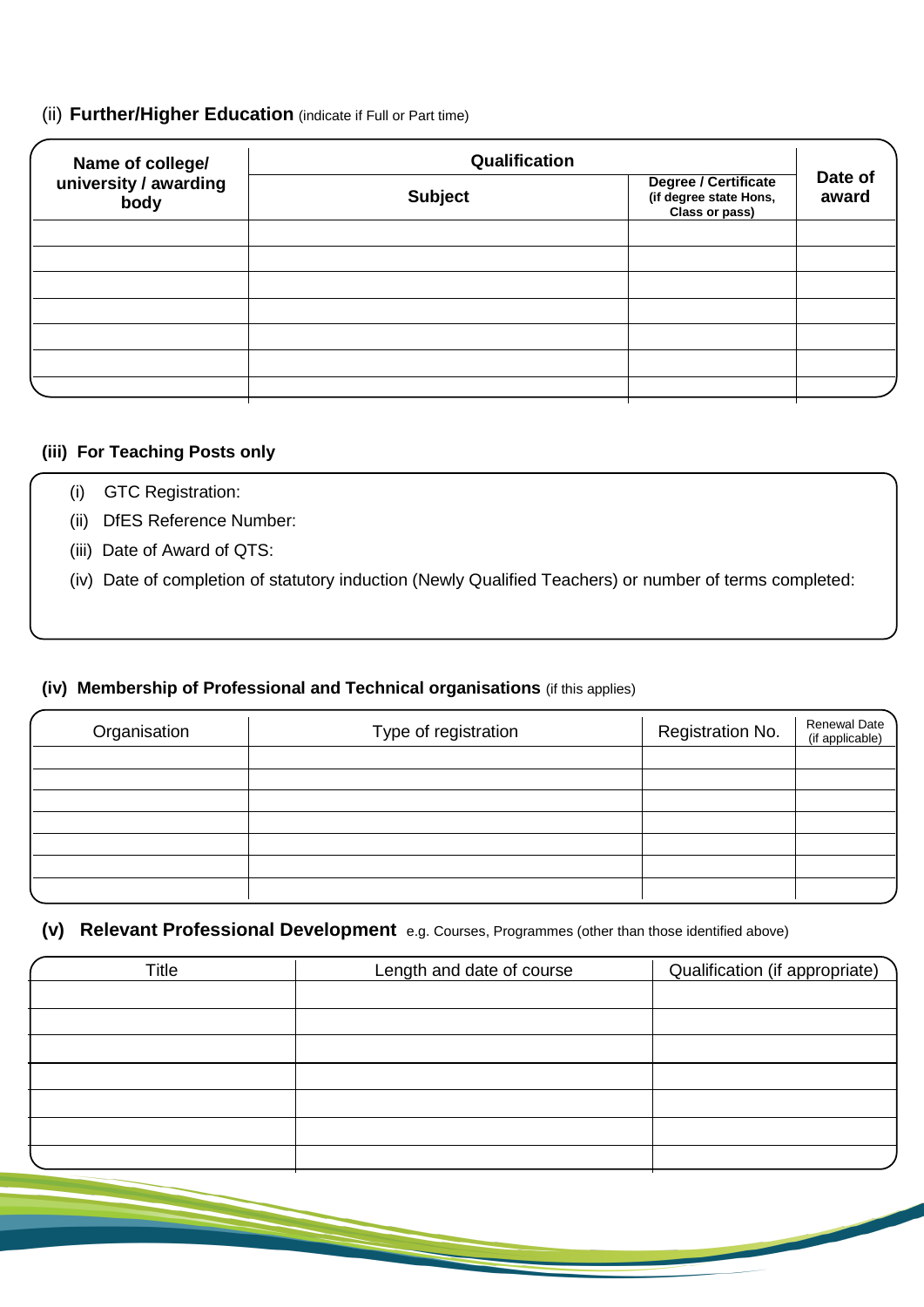# **Full Employment history** (please use extra sheets if you need to)

Please list all previous jobs (paid or unpaid) starting with most recent job first. Include dates and explanations for periods of non employment.

| Employer / School name & address |          | Brief description of duties<br>(give type of school & number on roll if applicable) |  |  |
|----------------------------------|----------|-------------------------------------------------------------------------------------|--|--|
| Date from:<br>Position held:     | Date to: |                                                                                     |  |  |
| Reason for leaving:              |          |                                                                                     |  |  |
|                                  |          |                                                                                     |  |  |
| Employer / School name & address |          | Brief description of duties<br>(give type of school & number on roll if applicable) |  |  |
| Date from:<br>Position held:     | Date to: |                                                                                     |  |  |
| Reason for leaving:              |          |                                                                                     |  |  |
|                                  |          |                                                                                     |  |  |
| Employer / School name & address |          | Brief description of duties<br>(give type of school & number on roll if applicable) |  |  |
| Date from:<br>Position held:     | Date to: |                                                                                     |  |  |
| Reason for leaving:              |          |                                                                                     |  |  |
|                                  |          |                                                                                     |  |  |
|                                  |          |                                                                                     |  |  |
| Employer / School name & address |          | Brief description of duties<br>(give type of school & number on roll if applicable) |  |  |
| Date from:<br>Position held:     | Date to: |                                                                                     |  |  |
| Reason for leaving:              |          |                                                                                     |  |  |
|                                  |          |                                                                                     |  |  |
|                                  |          |                                                                                     |  |  |
|                                  |          |                                                                                     |  |  |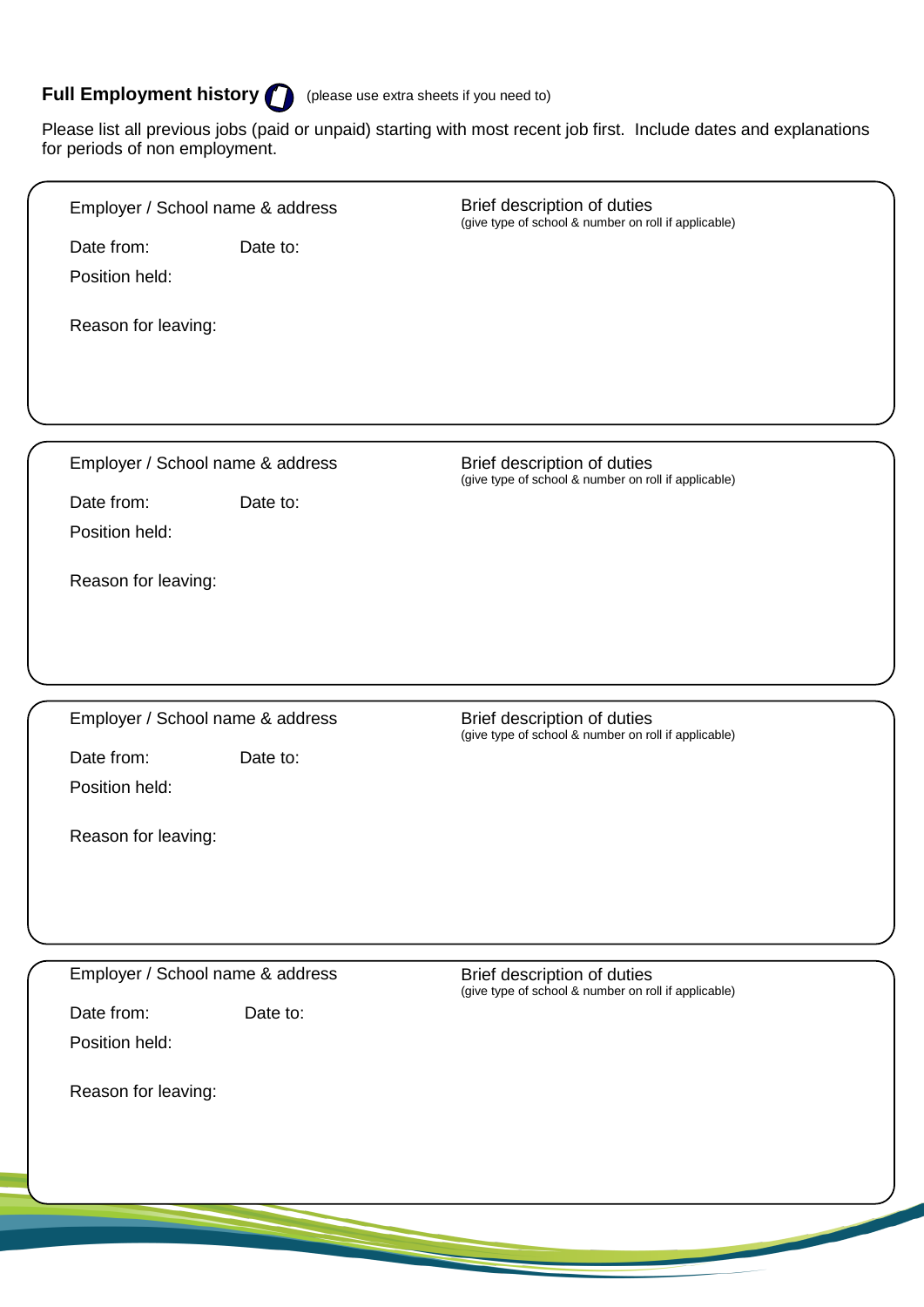**Other Relevant Work C** (please use extra sheets if you need to)

Include work experience, voluntary or unpaid work. College/school leavers may use this section to provide details of hobbies and interests.

#### **References**

(i) If you have worked before or are currently working, one of your referees must be your present or last employer.

(ii) If you have worked with children in the past but are not currently doing so, you must provide as a third referee details of the person by whom you were most recently employed to work with children.

| Referee 1                                                          |                 |                 |                    |  |
|--------------------------------------------------------------------|-----------------|-----------------|--------------------|--|
| Name:<br>Position:<br>Address:<br>Phone Number:<br>E-mail address: |                 |                 |                    |  |
| Type of referenced (please indicate)                               | Employer $\Box$ | Personal $\Box$ | Academic $\square$ |  |
|                                                                    |                 |                 |                    |  |
| <b>Referee 2</b>                                                   |                 |                 |                    |  |
| Name:<br>Position:<br>Address:                                     |                 |                 |                    |  |

| <b>Phone Number:</b>                 |                            |  |
|--------------------------------------|----------------------------|--|
| E-mail address:                      |                            |  |
| Type of referenced (please indicate) | Employer Personal Academic |  |

| Referee 3                            |          |                 |                 |
|--------------------------------------|----------|-----------------|-----------------|
| Name:                                |          |                 |                 |
| Position:                            |          |                 |                 |
| Address:                             |          |                 |                 |
| <b>Phone Number:</b>                 |          |                 |                 |
| E-mail address:                      |          |                 |                 |
| Type of referenced (please indicate) | Emplover | Personal $\Box$ | Academic $\Box$ |
|                                      |          |                 |                 |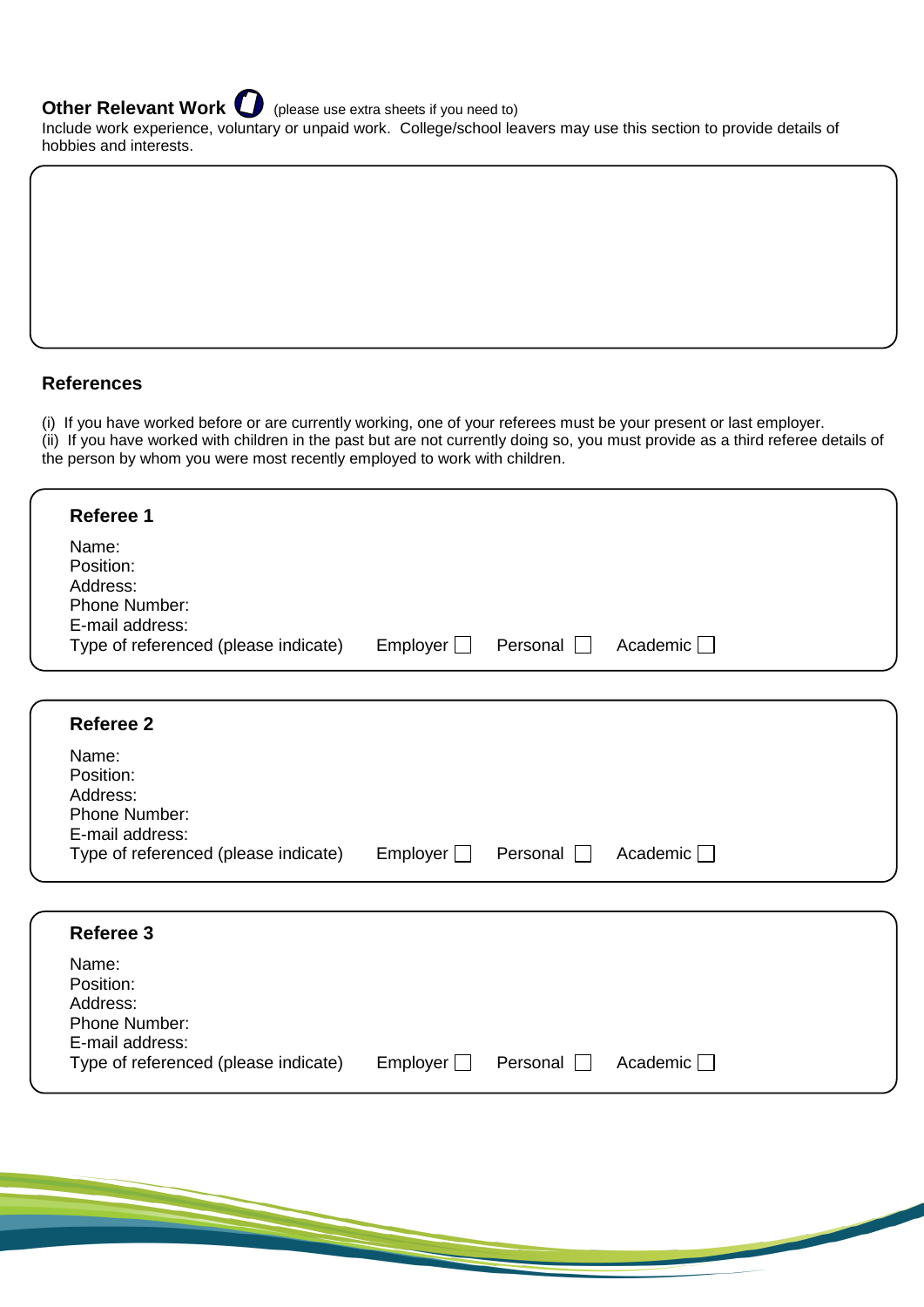# **Information in Support of Application (C)** (please use extra sheets if you need to)

Please include in this section:

- The reason you are applying for this post
- Any information not already mentioned which you consider relevant
- $\bullet$  How you meet the requirements of the person specification (if supplied)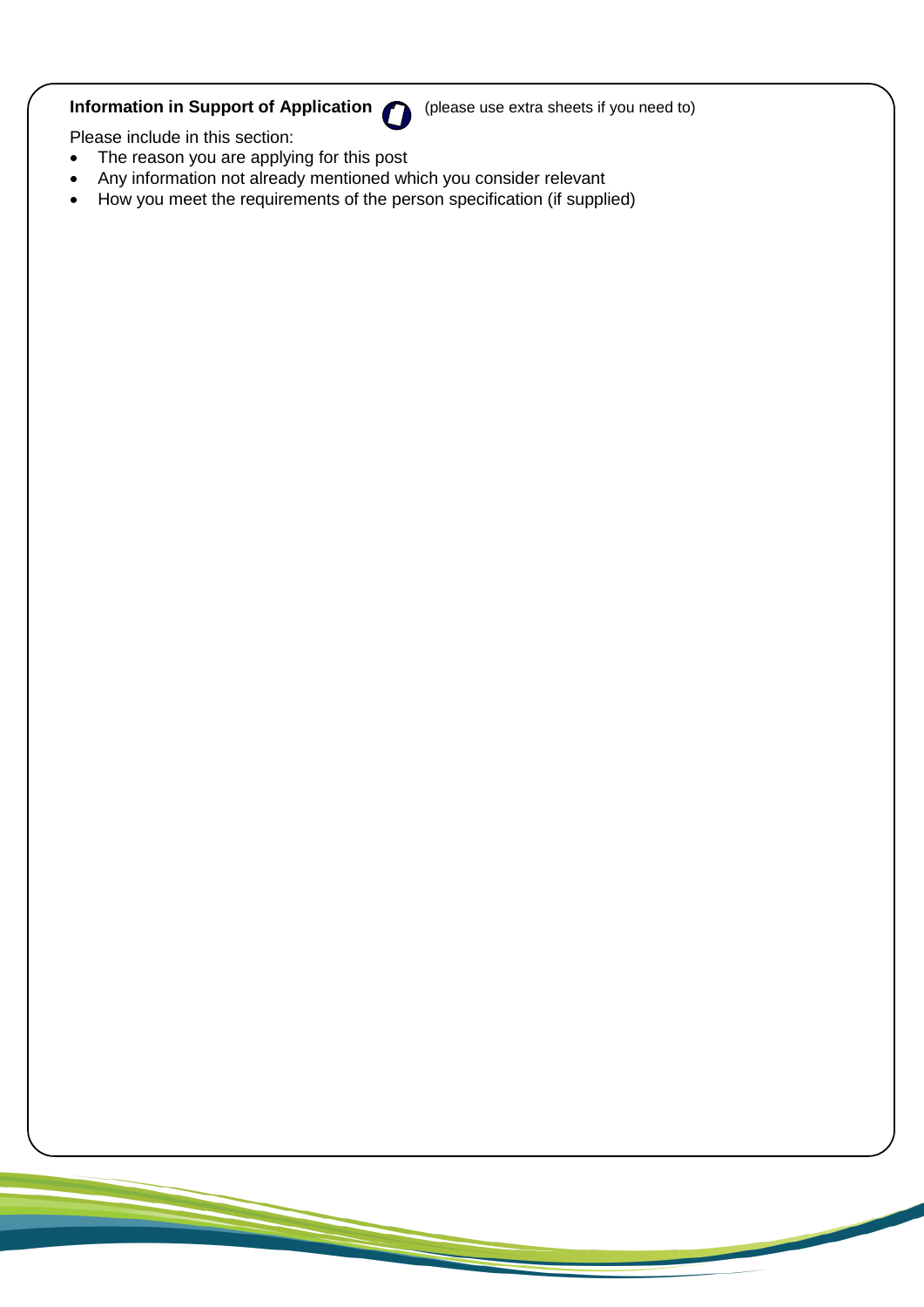# **Criminal convictions**

| This post is exempt from Rehabilitation of Offenders Act 1974, and therefore details of convictions,<br>cautions and bindovers including detail of those regarded as spent must be declared below.                                                                              |                                      |
|---------------------------------------------------------------------------------------------------------------------------------------------------------------------------------------------------------------------------------------------------------------------------------|--------------------------------------|
| <b>Declaration One</b>                                                                                                                                                                                                                                                          |                                      |
| I confirm that I am not on List 99, disqualified from working with children or subject to sanctions imposed by a<br>regulatory body e.g. the General Teaching Council (GTC)                                                                                                     |                                      |
|                                                                                                                                                                                                                                                                                 |                                      |
| Please note that the successful applicant will be required to provide a CRB disclosure at the appropriate level<br>for this post.                                                                                                                                               |                                      |
| <b>Eligibility to work in the UK</b>                                                                                                                                                                                                                                            |                                      |
| Do you require a work permit for this employment                                                                                                                                                                                                                                | $No$ $\Box$<br>Yes $\vert \ \vert$   |
| <b>Further information</b>                                                                                                                                                                                                                                                      |                                      |
| Do you receive a local government pension<br>Do you have a current driving licence<br>* Do you consider yourself to be disabled<br>(*We need this information as all disabled applicants who meet the essential shortlisting requirements are guaranteed an interview)          | Yes<br>No.<br>Yes<br>No<br>Yes<br>No |
| <b>Declaration Two</b>                                                                                                                                                                                                                                                          |                                      |
| Are you related to the Principal or any governor from the Academy?                                                                                                                                                                                                              | Yes<br>No                            |
| If 'Yes', please give details below<br>Name:                                                                                                                                                                                                                                    |                                      |
| Job title:                                                                                                                                                                                                                                                                      | Relationship to you:                 |
|                                                                                                                                                                                                                                                                                 |                                      |
| I agree to you storing and using the information I have given in this application form for recruitment purposes.                                                                                                                                                                |                                      |
| As far as I know, the information I have given is true and correct. I understand that I have made any false or<br>misleading statements, or withheld any relevant information, it may result in disciplinary action including<br>dismissal and possible referral of the Police. |                                      |
| The Academy reserves the right to verify any of the data supplied in your application.                                                                                                                                                                                          |                                      |
|                                                                                                                                                                                                                                                                                 |                                      |
| Please give any dates when you are not available for an interview within the next two months:                                                                                                                                                                                   |                                      |

**Please ensure you complete the equal opportunities monitoring form and return with your application form.**